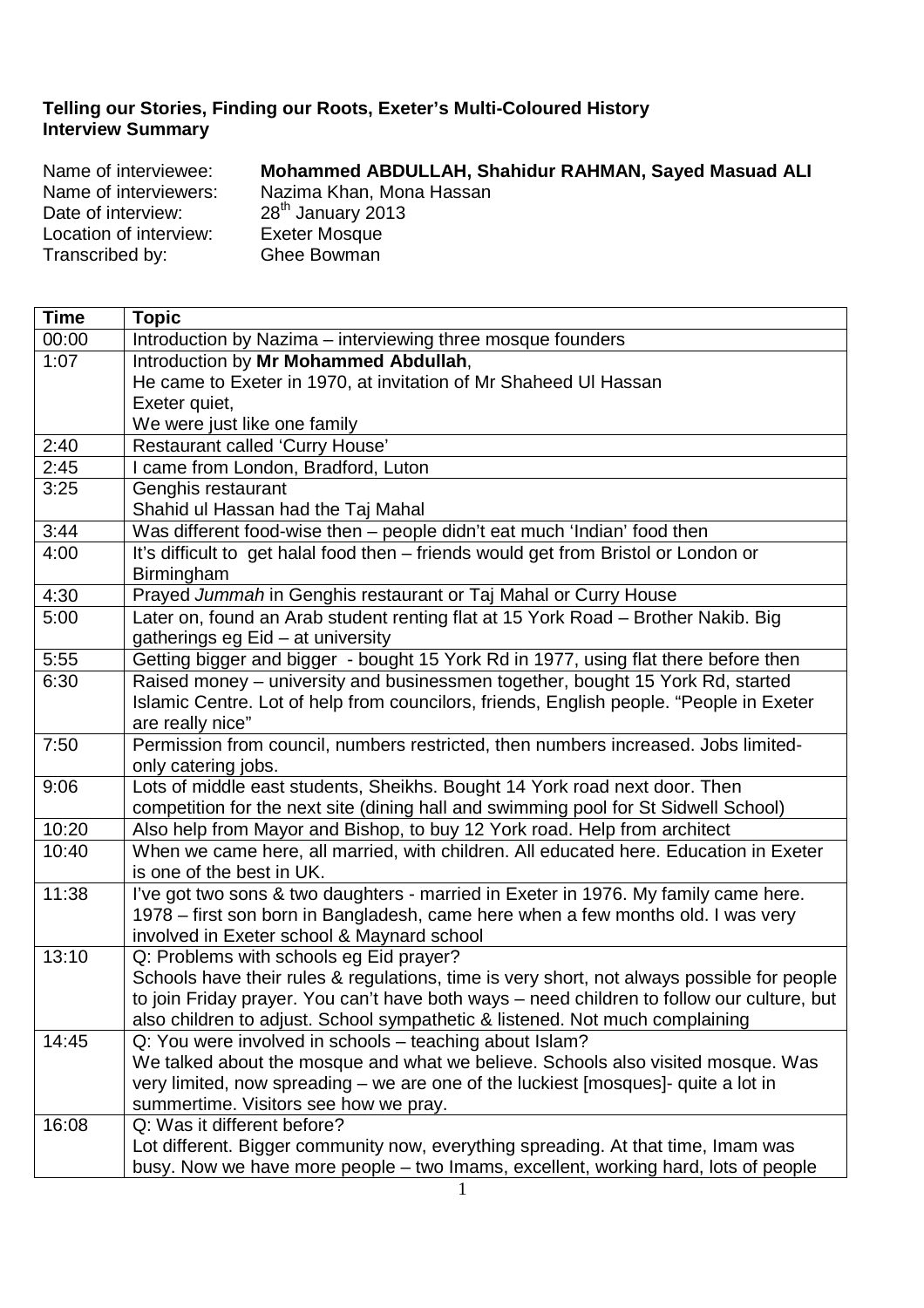|       | helping. Credit is for all the community in Exeter and outside Exeter.                       |
|-------|----------------------------------------------------------------------------------------------|
| 17:00 | My children are all graduated – one is a doctor in Brompton hospital, daughters              |
|       | graduated. Now family growing up, lots of restaurants, lot of families. Provision for        |
|       | Islamic study. Our children can do both - very hard for them. Good for them to learn our     |
|       | culture. We hope the centre will improve and spread our culture to non-Islamic people        |
| 18:50 | Other people should not think that we are not good people. We are good people, we            |
|       | like them, we respect them, we want them to respect us, we don't do anything against         |
|       | them. We don't have any complaints                                                           |
| 19:30 | Sometimes you face problems from outsiders – you have to adjust. Police here are the         |
|       | best. Any problem, they're always with us, take very prompt action. We had problem,          |
|       | police were very good.                                                                       |
| 20:15 | Q: Do you remember the problem?                                                              |
|       | I can't remember.                                                                            |
|       | I hope it will help the people, and everybody will help us. Would like to go on and on.      |
|       |                                                                                              |
|       |                                                                                              |
| 20:55 | <b>Shahidur RAHMAN</b> introduces himself, came to Exeter in 1968 from Birmingham            |
| 21:25 | Brother Abdullah covered most of the things I was going to                                   |
|       | I was one of the first trustees of the Islamic Centre - Shaheed AI Hassan, Shahidur          |
|       | Rahman, Dakta Laki, Atal Rahman Raskal. Another trustee was a very old person, very          |
|       | religious                                                                                    |
| 22:40 | All over Devon, people very friendly, compared with all over the UK, this is a very nice     |
|       | place to live                                                                                |
|       | Q: Even better than Birmingham?                                                              |
|       | Better than any other place. Weather is nice, not too cold, not too warm. Police very        |
|       | careful - very few crimes.                                                                   |
| 23:46 | Started with Dr [Ekmelleddin], Brother Lakid from university. Shaheed ul Hassan -            |
|       | hinted we needed something to do. Brother Lakid from Egypt, Brother [Ekmeleddin]             |
|       | from Turkey, encouraged us, offered to provide help, financially, spiritually. Couldn't      |
|       | speak fluent English at that time.                                                           |
| 25:30 | After a few years, I resigned trusteeship. My restaurant was Curry House, started in         |
|       | 1967. At that time I had two colleagues (now passed away). When I had difficulty             |
|       | running the business, I called my brother-in-law (Sayed Masuad Ali) to come and help         |
|       | me - half share of restaurant                                                                |
| 27:00 | Bought 15 York Rd, then 14 York Rd, then here. My one son is a chiropractor, another         |
|       | one still with me. Two grandchildren, one graduated, nice job in London with oil             |
|       | company. 10 A* at GCSE in Plymouth.                                                          |
| 28:20 | Another grandson studying medicine in Romania, Bucharest.                                    |
| 29:00 | My brother-in-law has 5 daughters, all graduates, all are teachers in London.                |
| 29:30 | Brother Shaheed ul Hassan is one of the main body with Dr Ekmeleddin. Used to pray           |
|       | our Eid Jummah at Curry House, sometimes at Taj mahal, sometimes the university. Dr          |
|       | Ekmel and Brother Nakib arranged place to pray at university.                                |
| 30:10 | Q: How many people were you at the start?                                                    |
|       | Twelve staff from the restaurants, plus a few from the university. 25 or 30 in all. Not like |
|       | now.                                                                                         |
| 31:00 | We bought 15 York Road, sometimes only 4, 5 or 6.                                            |
|       | Q: Before you came in 1968, it wasn't a large community?                                     |
|       | We think we were the first Bangladeshi people - Shaheed ul Hassan, me and the other          |
|       | two. All from the Sylhet people in Bangladesh. At that time, no other Bangla people in       |
|       | Devon. Taj Mahal restaurant was first, my restaurant (Curry House) was second in             |
|       | Devon. (now called Tandoori Nights). Nearly 22 years since I retired. Although I'm not       |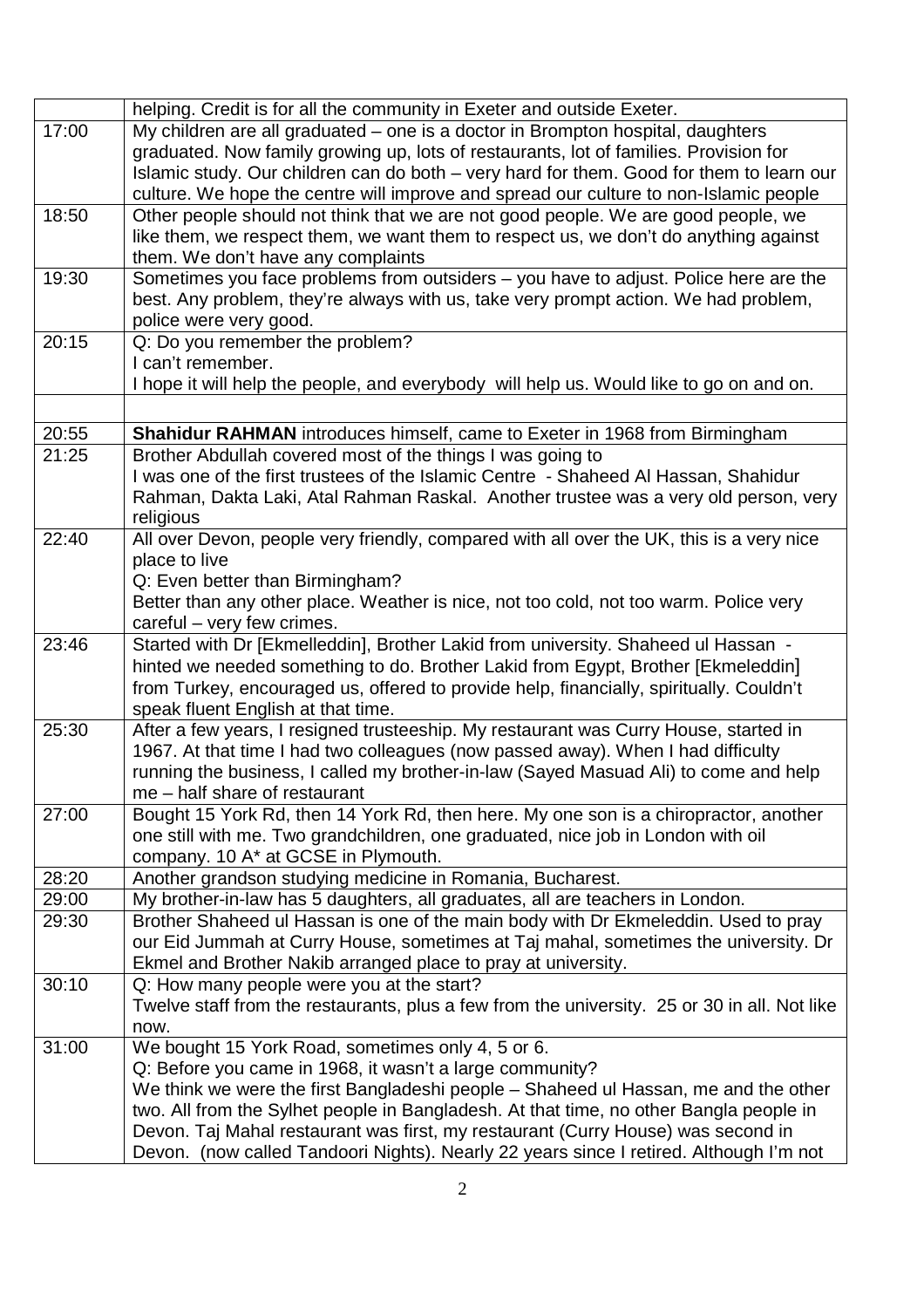|       | a trustee, I am an active member of the mosque                                             |
|-------|--------------------------------------------------------------------------------------------|
| 33:00 | Q: are you still involved?                                                                 |
|       | Decision taking is by the committee.                                                       |
| 33:30 | Q: No difficulty living in Exeter? Racism                                                  |
|       | I did not find any of this when I first came.                                              |
|       | Q: Did racism start after 9/11?                                                            |
|       | Yes.                                                                                       |
| 34:10 | Q: What message would you like to give?                                                    |
|       | I'm still an active man in the mosque, not a trustee or committee member. Insh'allah I     |
|       | pray to Allah to give us a good community, nice brotherhood.                               |
|       |                                                                                            |
|       |                                                                                            |
| 35:20 | Sayed Masood Ali introduces himself. I came from Manchester - my sister was here.          |
|       | My brother-in-law said you must come. Came to England in 1962, to Exeter in 1971. He       |
|       | came in 1968 – I visited him in Birmingham. He said "I'm going to Exeter" I said "why      |
|       | Exeter, nobody there?" I said "we will miss you". Then we decided this was our             |
|       | permanent life here.                                                                       |
| 37:00 | We tried our best with local people, people from middle east, from Libya, friend of        |
|       | Gaddaffi, helped with funding.                                                             |
| 37:40 | Every time we face something, a brother comes. I was treasurer I said "if that building    |
|       | going for auction, I only have £2,500 in the bank, and we have to pay £100,000" How?       |
|       | So we tried with the whole community, we got as much as we can. We got £50,000 in          |
|       | one go. Dr Naim Muktar from Malaysia, a judge. Last year he was at Oxford university       |
|       | and stayed with me. Now he's in America, at Harvard. Studying Sharia law.                  |
| 39:30 | Very great effort to establish this place for our Muslim community from all over the world |
|       | for our generation. We are already running to the third generation – my grandchildren      |
|       | were here for the mosque opening, graduated. My daughter was the first Muslim girl         |
|       | married in Exeter in 1986. Nigah was here, and prayers. Hired St George hall for the       |
|       | wedding.                                                                                   |
|       | Q: It must have been a very proud occasion?                                                |
|       | Yes, all the community was invited. This is our community. We're very close to each        |
|       | other                                                                                      |
| 41:10 | A lot of thinking – how to build this thing. Another brother who was very helpful,         |
|       | Professor of university - Brother Abu Ela.                                                 |
|       | Shahidur Rahman: One of the great great men of Exeter. Said Mohammed Abu Ela,              |
|       | one of the best men we found until now.                                                    |
| 42:04 | Very close, very friendly. We always invite our brothers to our houses.                    |
| 42:25 | Q: Was he a student?                                                                       |
|       | Yes. Doing a PhD at Exeter university                                                      |
|       | Shahidur Rahman: I'm an old man now, so I forgot Dr Abu Ela's name. He was one of          |
|       | the president of the Islamic Centre                                                        |
| 42:50 | He was the first president of the Islamic Centre. Dr Nakib was the Imam. Then we had       |
|       | another Imam from Egypt, he's a blind man. But luck, Saeed AI Rahman from Sudan,           |
|       | he's a nice Imam, I don't think we'll get another one. He's the best, very good friend of  |
|       | ours, and very guidance and make everybody together. Always, even now, we ask him          |
|       | anything we want.                                                                          |
| 43:35 | Q: Can you ask him to interview?                                                           |
|       | He works in the prison now. People of Exeter welcome us very nicely. We didn't feel        |
|       | anything. Even today they still say hello, how are you, are you OK? Never had any          |
|       | problem. Health department, hospitals are always nice.                                     |
| 44:20 | If you are nice, everyone is nice.                                                         |